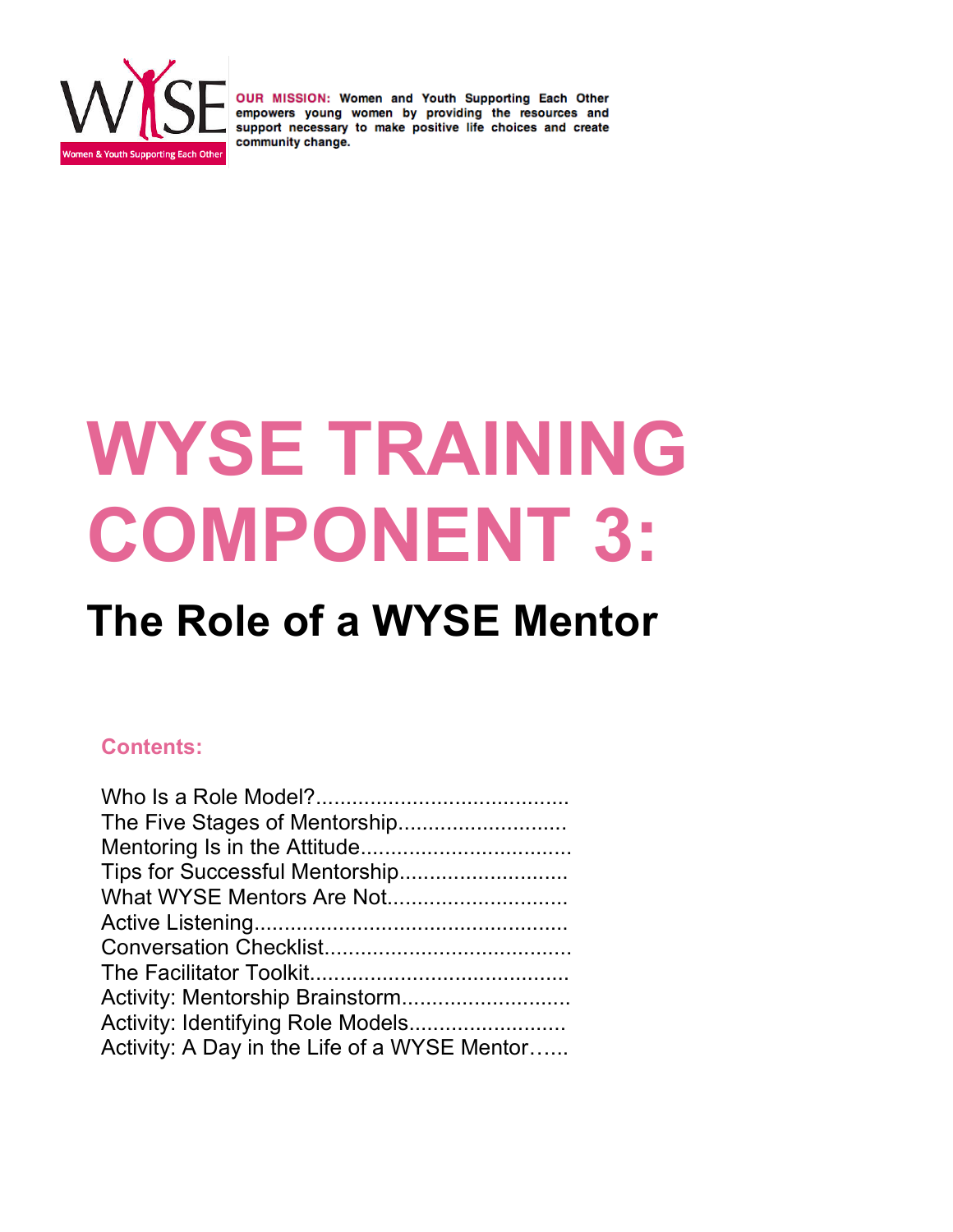

### **Who Is a Role Model?**

**Mentor Training Component: 3. The Role of a WYSE Mentor**

Overview: Mentors should keep in mind that as mentors they may be perceived as role models by their mentees. It's important to understand how the expectations for a role model come into play and for mentors to identify who they see as their own role models.

Role models come into young people's lives in a variety of ways. They are educators, civic leaders, mothers, fathers, clergy, peers, and ordinary people encountered in everyday life. These top five qualities were the leading factors that identify role models for young people.

#### **Passion and Ability to Inspire**

Role models show passion for their work and have the capacity to infect others with their passion.

#### **Clear Set of Values**

Role models live their values in the world. Children admire people who act in ways that support their beliefs. It helps them understand how their own values are part of who they are and how they might seek fulfilling roles as adults.

#### **Commitment to Community**

Role models are *other-focused* as opposed to *self-focused*. They are usually active in their communities, freely giving of their time and talents to benefit people.

#### **Selflessness and Acceptance of Others**

Related to the idea that role models show a commitment to their communities, students also admire people for their selflessness and acceptance of others who were different from them.

#### **Ability to Overcome Obstacles**

As Booker T. Washington once said, "Success is to be measured not so much by the position that one has reached in life as by the obstacles which one has overcome." Young people admire people who show them that success is possible.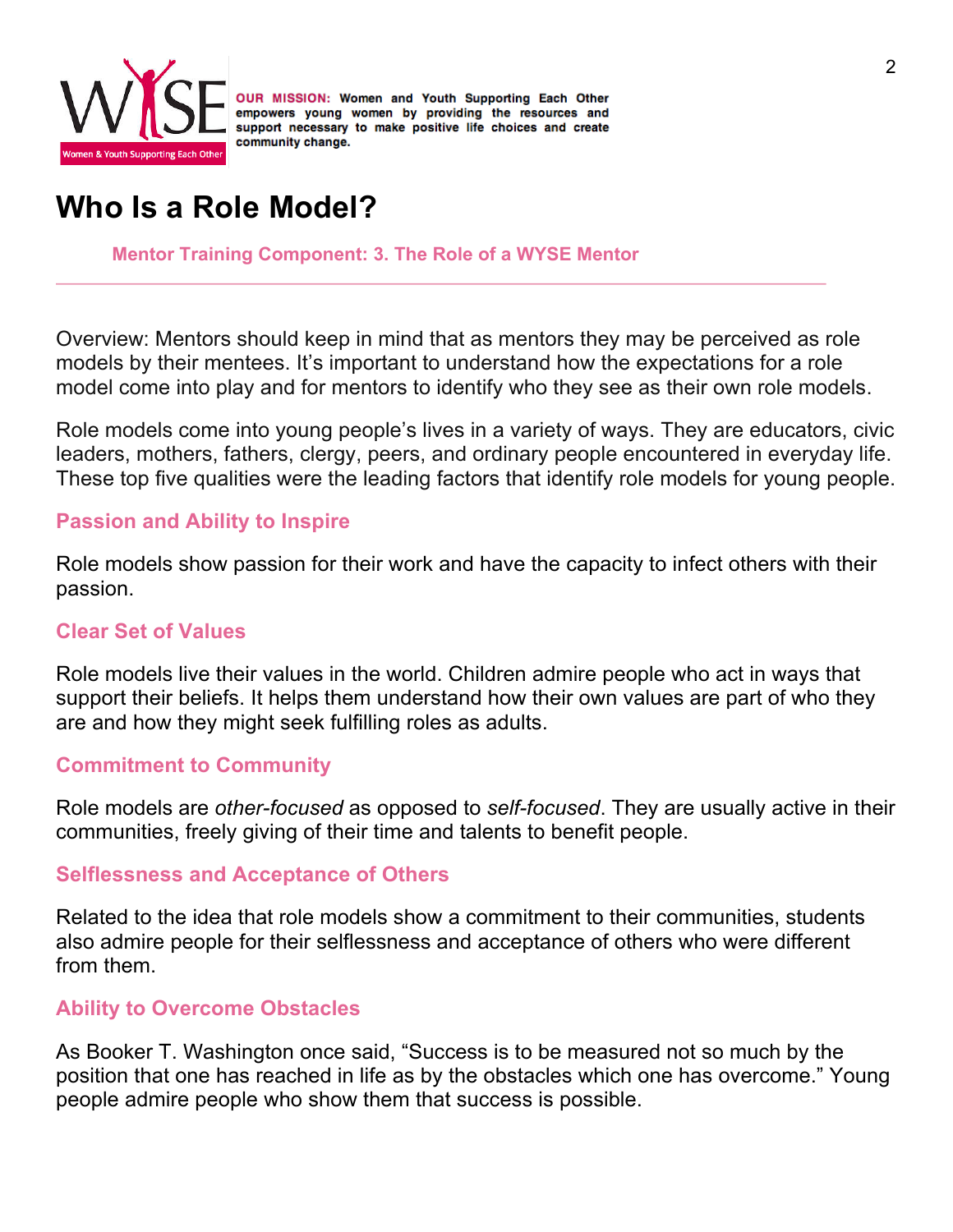

### **The Five Stages of Mentorship**

**Mentor Training Component: 3. The Role of a WYSE Mentor**

One of the most important things to remember about being a mentor is that your mentee may not immediately want to be your best friend. Being a mentor is a gradual process that takes time and a great deal of effort on your part. Typical mentoring relationships go through a series of phases:

- **1. Initiation**
- **2. Development**
- **3. Disillusionment or realistic appraisal**
- **4. Parting**
- **5. Transformation**

#### **1. Initiation**

In the first stage, mentor and mentee start their relationship. In some cases, the mentee isn't sure about committing to this relationship, and doesn't know whether the mentor is someone they can trust or that can offer them something valuable. This phase can continue for weeks. It is important in this phase to plan group activities, with at least two mentees and two mentors present – this way the mentee doesn't feel uncomfortable.

**Tips:** Practice active listening.

- Try and find common interests.
- Build trust by always following through and having consistent attendance at session.
- Help the mentee feel comfortable by talking about uncomplicated subjects.
- Together decide the activities you will do together.
- Remember that you develop the direction for the relationship.
- Together set expectations and boundaries and decide where and when to meet.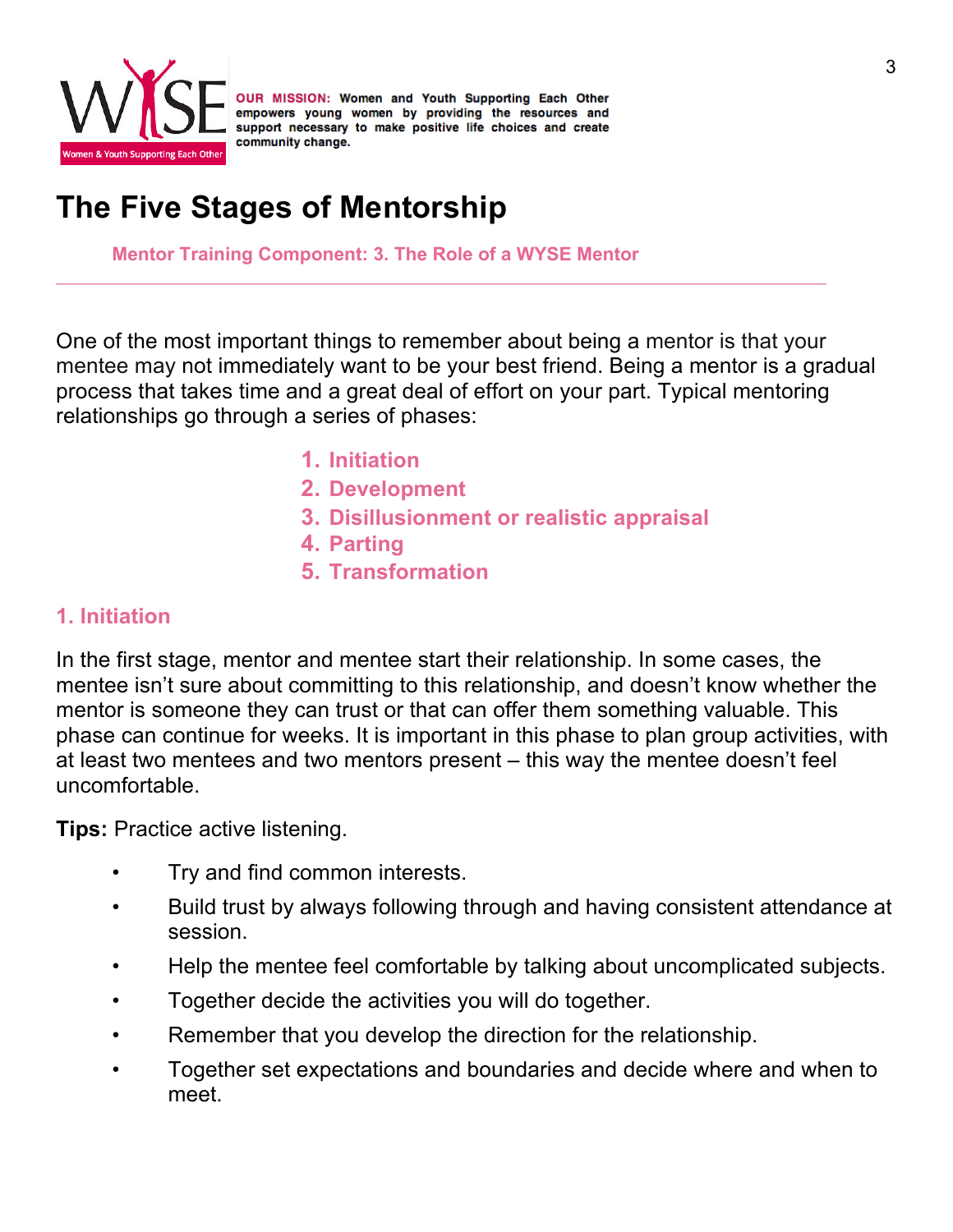

**2. Development** This is the longest stage of the relationship. During this phase, the mentor and mentee are meeting, learning from each other, and enjoying their relationship. The mentee is developing skills, gaining knowledge, and increasing selfconfidence.

**Tips:** 

- The mentor can keep momentum going and relationship interesting.
- The mentor can encourage the mentee.
- The mentor can perhaps offer advice.
- The mentor can introduce the mentee to others.
- The mentor can encourage the mentee to teach the mentor something, demonstrating that she values what the mentee knows and has experienced.

#### **3. Disillusionment or Realistic Appraisal**

At some point, the pair is likely to run into this phase, especially in long-term relationships. The mentee tires of being the learner and is ready to strike out on her own. This is a very healthy stage in mentoring relationships.

#### **Key Tasks**

- The mentor can talk about the value of formal relationships for a set period and how that will change
- The mentor can express confidence that the mentee has learned and can handle new situations.
- The mentor can ask for feedback on the relationship.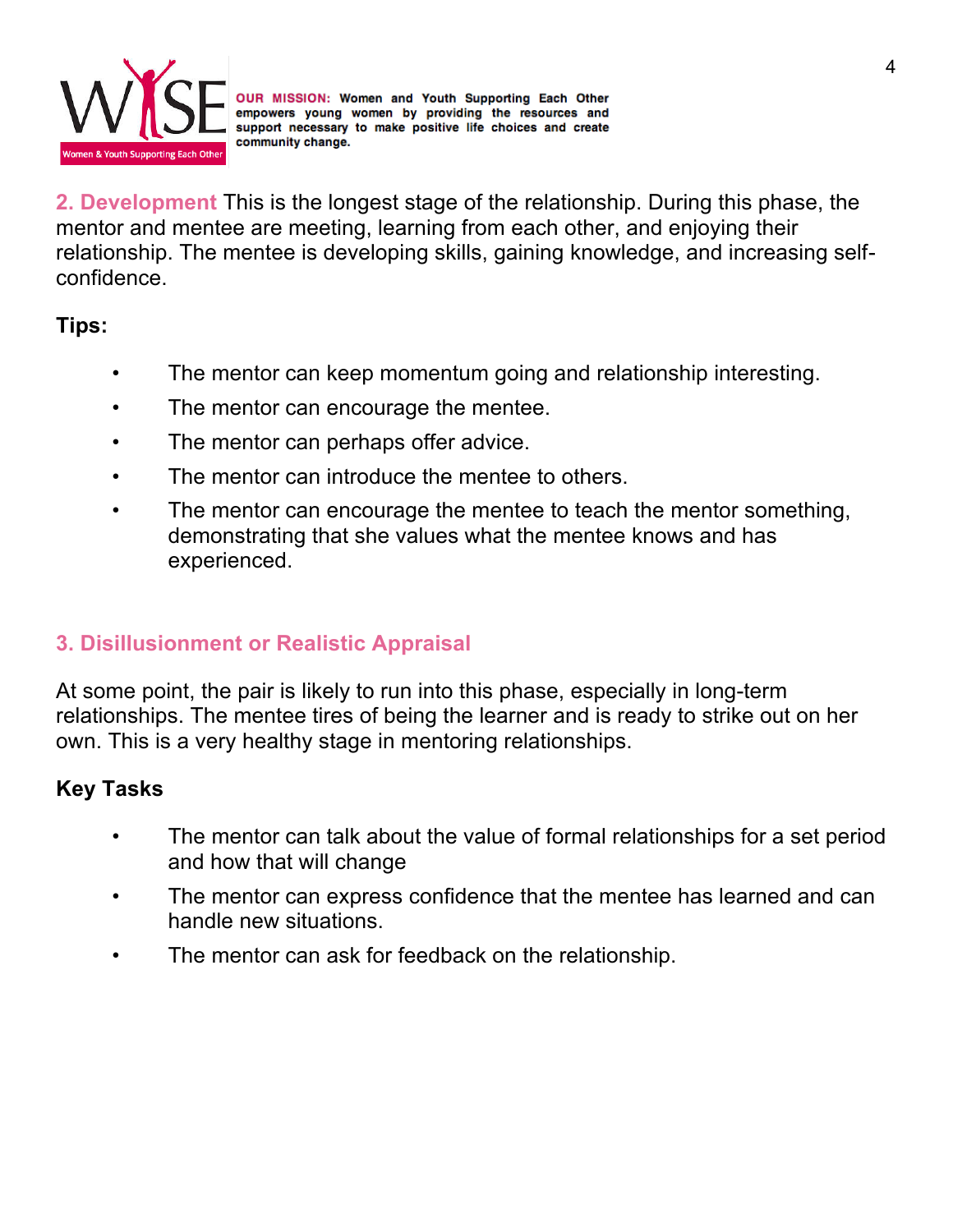

#### **4. Parting**

In this stage, the mentee separates from the mentor. In WYSE, this separation occurs somewhat artificially at the end of the year, perhaps before the relationship is truly over. But physical separation does not need to translate into psychological disengagement. Although the formal part of the relationship ends, the most committed WYSE mentors simply see this stage as the relationship moving into the next phase. Some of our mentors have had the same mentee for the last five years!

#### **Key Tasks**

- The mentor can prepare in advance.
- The mentor can summarize the progress and growth seen.
- The mentor can talk about next steps, including how the relationship will be in the future.
- The mentor can help the mentee identify other mentors, both formal and informal.

#### **5. Transformation**

In this phase, the mentor and mentee become more like peers or friends, although the relationship is unlikely to be completely equal. The mentee may even provide mentoring for the mentor. Even if the two never meet again, the mentor usually remains in the mentees mind as someone who made a difference.

#### **Key Tasks**

- The mentor can avoid expecting much from the mentee in the way of thanks or acknowledgement, or from anyone else in terms of recognition. (*The choice is yours to give, but you can't expect anything in return.)*
- The mentor should maintain mentees information and show enthusiasm if contacted.
- The mentor can decide how much of herself to share in this new phase of the relationship.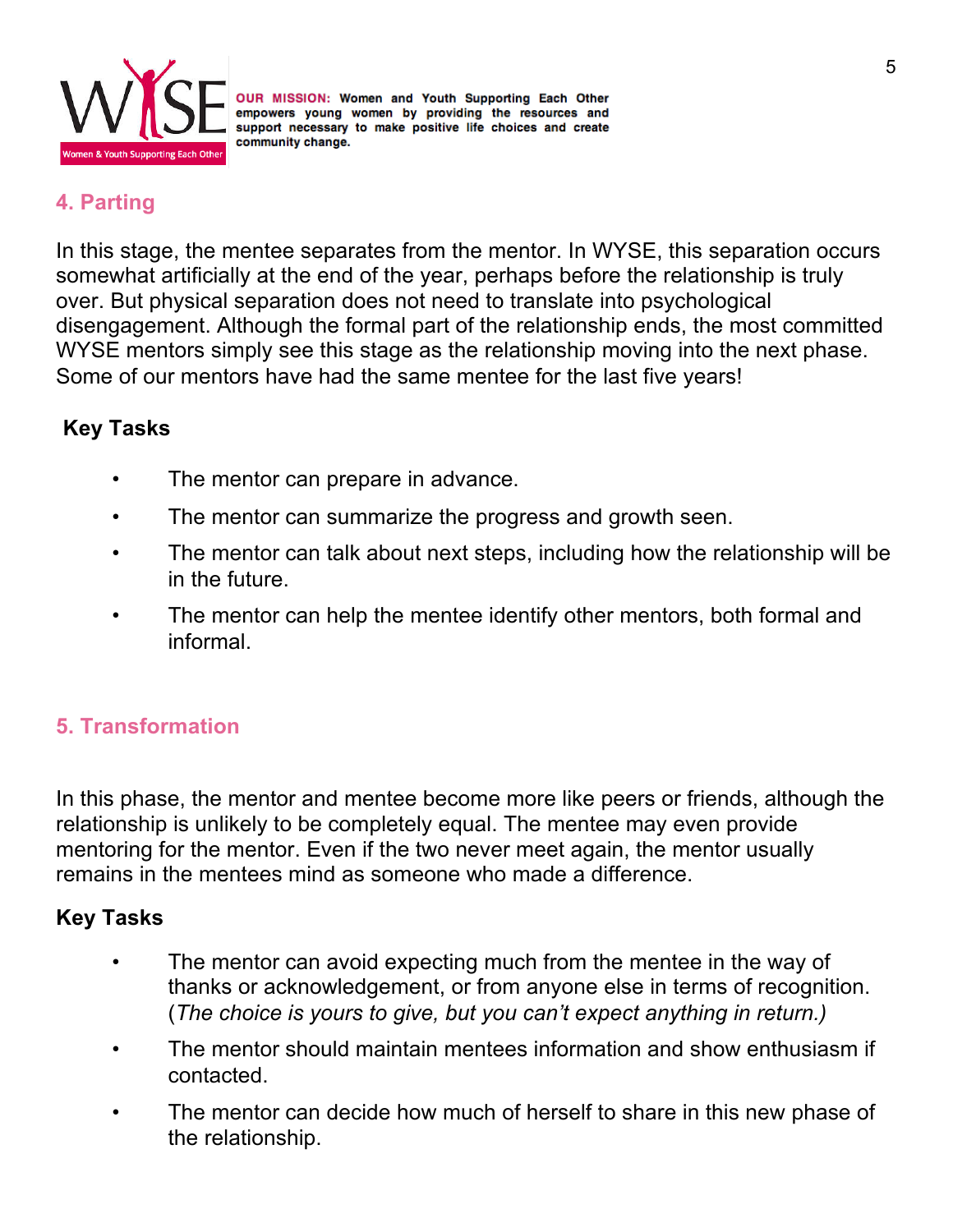

### **Mentoring Is in the Attitude**

**Mentor Training Component: 3. The Role of a WYSE Mentor**

**CHALLENGE:** Looking at the statistics and "messages of despair", not with a response of "Oh, how awful," but rather, "where can I begin?"

**LISTEN:** Encouraging your mentee to talk about her hopes, fears and concern; giving her room to voice what she may be trying to articulate for the first time.

**EMPATHIZE:** Understanding and accepting your mentee's feelings; not judging or pitying her.

**BE ACCOUNTABLE:** Making appointments with your mentee a priority; setting an example about responsibility, enabling trust to grow. Trusting that the interaction made with the mentee can make a difference without expecting her to weekly proof.

**BE ATTENTIVE:** Giving sincere and consistent attention to your mentee, who may not receive enough from other adults; encouraging her to recognize she is worthy of concern.

**EDUCATE:** Evaluating educational options; directing mentee to resources; helping your mentee stay in school. Being a role model as a woman continuing her education beyond high school.

**INSPIRE:** Trusting your instincts in creating positive experiences. Finding different ways to do all of the above. You and your mentee, together, will create the positive action.

*NEVER GIVE UP! It isn't helpful to assume that person is hopeless or will never change. No matter what the mentees say or do, mentors should retain faith in the mentees.*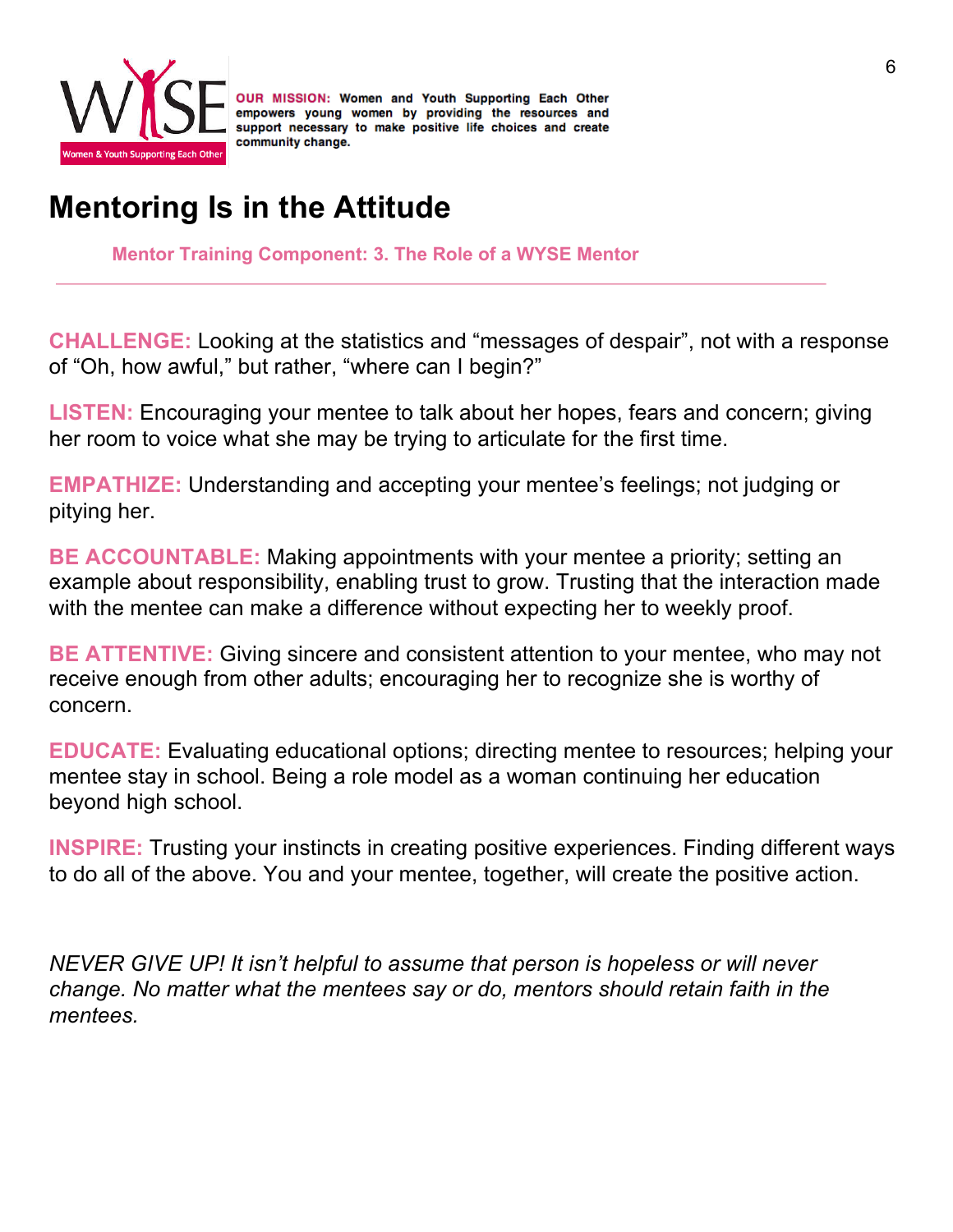

### **Tips for Successful Mentorship**

**Mentor Training Component: 3. The Role of a WYSE Mentor**

**1. Create A Relationship:** Establishing an accepting, supportive relationship takes time. Don't be disappointed if your mentee doesn't respond to you right away.

**2. Establish Trust:** Consistency, confidentiality, and respect are the keys to trust. If your mentee starts talking about sensitive topics, make her aware of your obligation to report abuse to the police, under your states reporting law.

**3. Avoid Judging:** Judging may make the mentee feel alienated or bad about themselves. You are there to encourage, question, and challenge your mentee; not to tell her what to do.

**4. Be Honest:** Be honest with your mentee about what you know and don't know. Be yourself.

**5. Avoid "Yes" and "No" Questions:** Open-ended questions stimulate richer responses. Explore feeling and thoughts, these can never be wrong.

**6. Concentrate On "I" Statements, Not "You" Statements:** You are not the other person and you do not know how she feels or what she is going through. Talk about how you might feel and let her say how she feels.

**7. Invite Mentees to Evaluate Their Own Behavior:** Encourage the mentees to assess their behavior and to determine who well it is working for them. If the mentee comes to the realization that they are not getting what they want from their behavior, there is a real possibility for positive change to occur.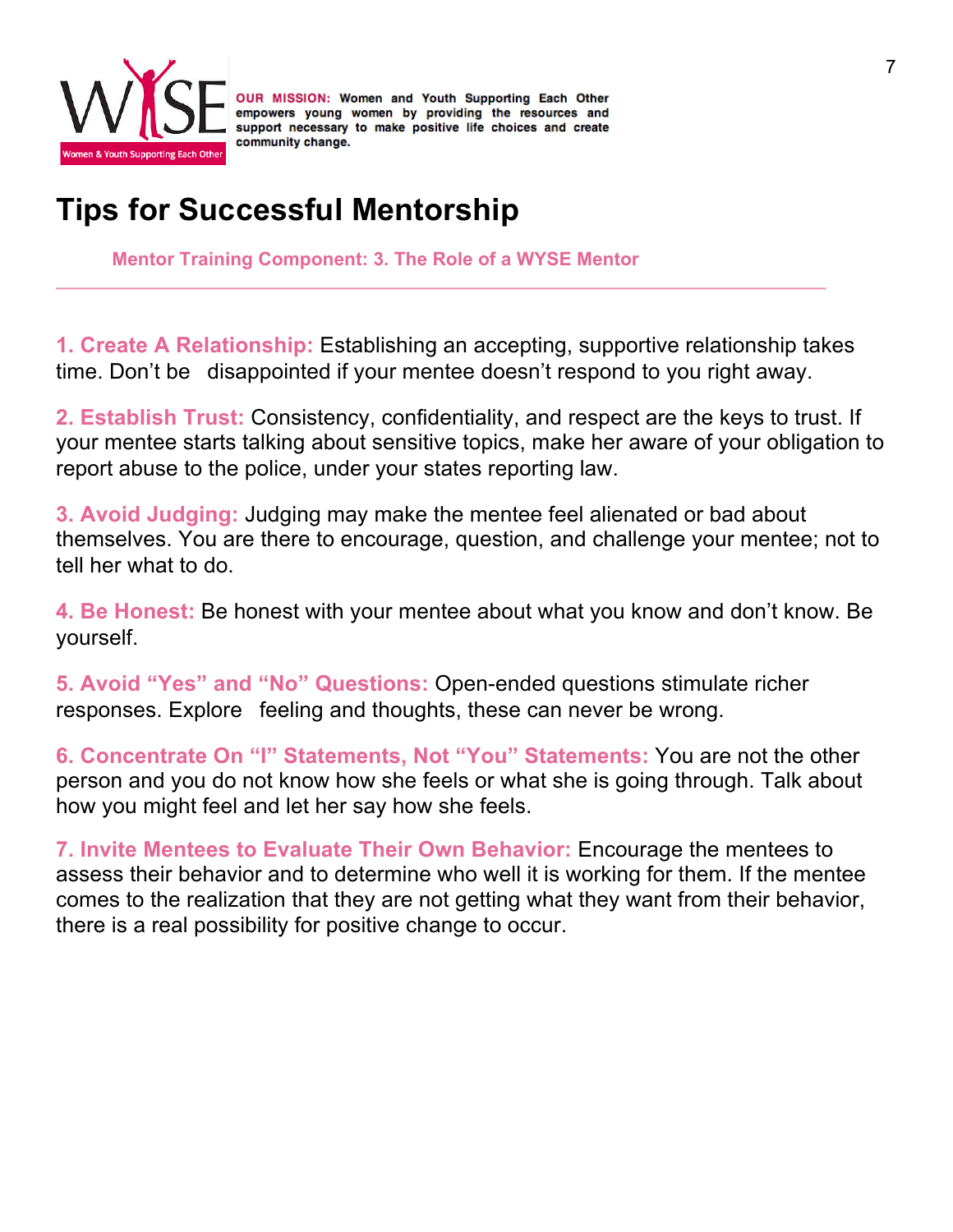

### **What WYSE Mentors Are Not**

**Mentor Training Component: 3. The Role of a WYSE Mentor**

As a mentor, you may, at times, find your role ambiguous or frustrating. Most of the young women we serve confront, or will soon confront, a multitude of problems including sexism and racism. You will not be able to solve all of the problems your mentee will face, and you shouldn't feel you are a superhero.

**Mentors shouldn't assume the role of a parent, professional counselor, or social worker.** At times, you'll probably be tempted to lose sight of the boundaries of your role. This might be particularly true during a crisis for your mentee of her family.

Remember: good intentions, can, at times, backfire. For example, you may think you are being helpful if you take it upon yourself to discuss your mentee's problem with your grandmother, who is very worried. However, unless your mentee wants you to talk to her grandmother, you will only give her a reason not to trust you.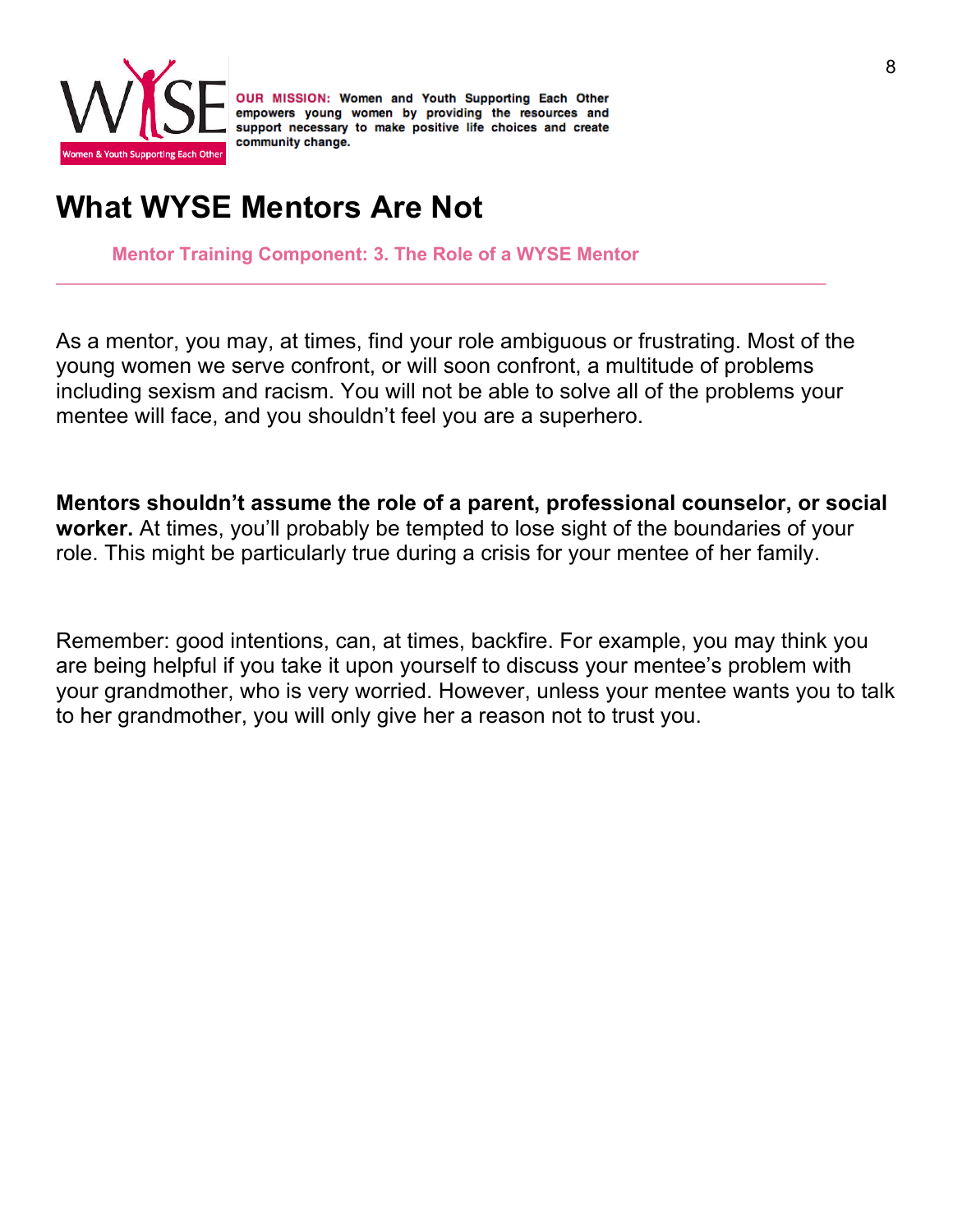

### **Active Listening**

**Mentor Training Component: 3. The Role of a WYSE Mentor**

**A conversation with someone is an active exchange of words, thoughts, ideas and nonverbal cues. Below are the essential elements of effective communication that is necessary for both a mentor- facilitator and a mentor interacting with her mentee(s).** 

#### **Constructive Assertiveness**

Good facilitators are clear about their objectives and desires without trampling on other's points of view. They anticipate what questions will come up and how to problem solve the day to day occurrences and the bigger issues faced in our WYSE sessions. Constructive assertiveness means to be productive and positive in framing your assertiveness. Assertiveness is a type of way to behave. It can be placed on a continuum in the middle between aggressive and meek.

#### **Giving Psychological Air - Listening Skills**

Specialists have said that listening well to someone is giving them "psychological air". It provides a safe space for them to release their thoughts and feel validated. Mentors and mentees need to feel they are valued for their ideas and opinions. Listening is a key to communicating and shows by how you respond both verbally and nonverbally. Eye contact is very important to convey you are paying attention to someone. Repeating part of what the other person said can show that you understand what was said and that you can easily recall it.

#### **Empathetic Responding**

Empathy is defined as showing understanding and compassion. This type of responding should be part of your communication skills. Instead of judgment, advisement, anger, or ambivalence, a mentor should approach their mentee with an open mind and open heart.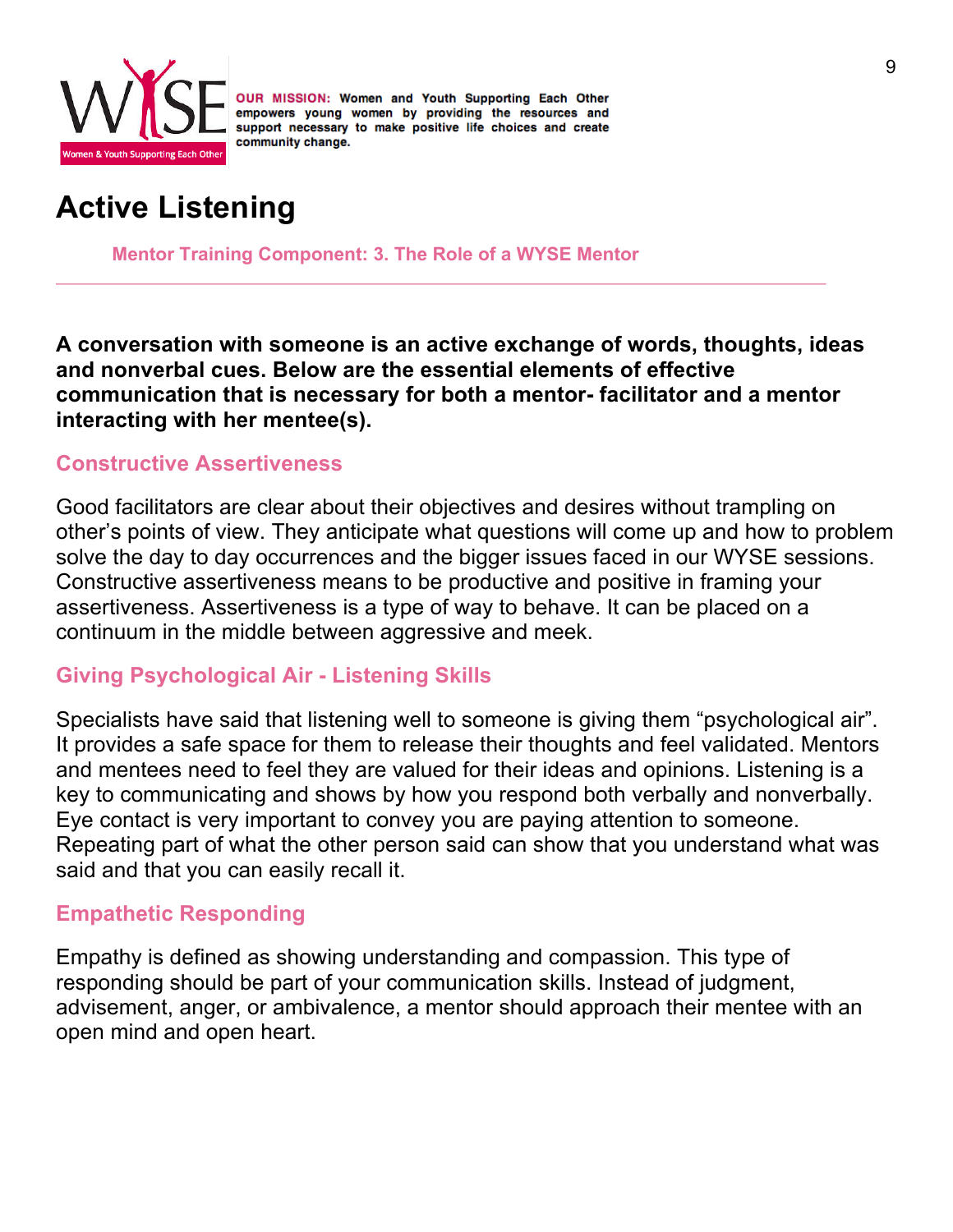

### **Conversation Checklist**

**Mentor Training Component: 3. The Role of a WYSE Mentor**

#### **What to Do in a Conversation with Your Mentee**

- $\checkmark$  Paraphrasing
- $\checkmark$  Door Opening
- $\checkmark$  Probing
- $\checkmark$  Perception-Checking
- $\checkmark$  Verbal Communication
- $\checkmark$  Non-Verbal Communication
- $\checkmark$  Open-Ended Questions
- $\checkmark$  "I" Messages

#### **What Not to Do in a Conversation with Your Mentee**

- x Directing, Ordering, Commanding
- x Threatening, Warning, Punishing Moralizing, Preaching,
- x Obliging Persuading with Logic, Arguing, Instructing,
- x Lecturing Advising, Recommending, Providing Answers or Solutions
- x Criticizing, Name-calling, Blaming, Evaluating, Judging Negatively, Disapproving Kidding, Teasing, Making Light Of, Joking, Using Sarcasm
- x Diagnosing, Psychoanalyzing, Interpreting, Reading-In
- x "You" Messages

#### **Suggestions for talking with your mentee:**

At first, it may be easiest to talk about more general or seemingly superficial topics, such as what movies she likes, what kind of food she likes to eat, who her best friends are, what she likes to do after school and on the weekends, etc. If your mentee tends to answer all of your questions with very simple answers or without enthusiasm, you can start to talk about yourself. A good way to get your mentee to talk is to start by telling your opinion, then asking a question about the same topic. For example, "I think that reality TV is so ridiculous, what so you think about it?"

When your mentee responds to one of your questions, it helps to focus on her responses and elaborate on her opinions. Ask more questions and show that you are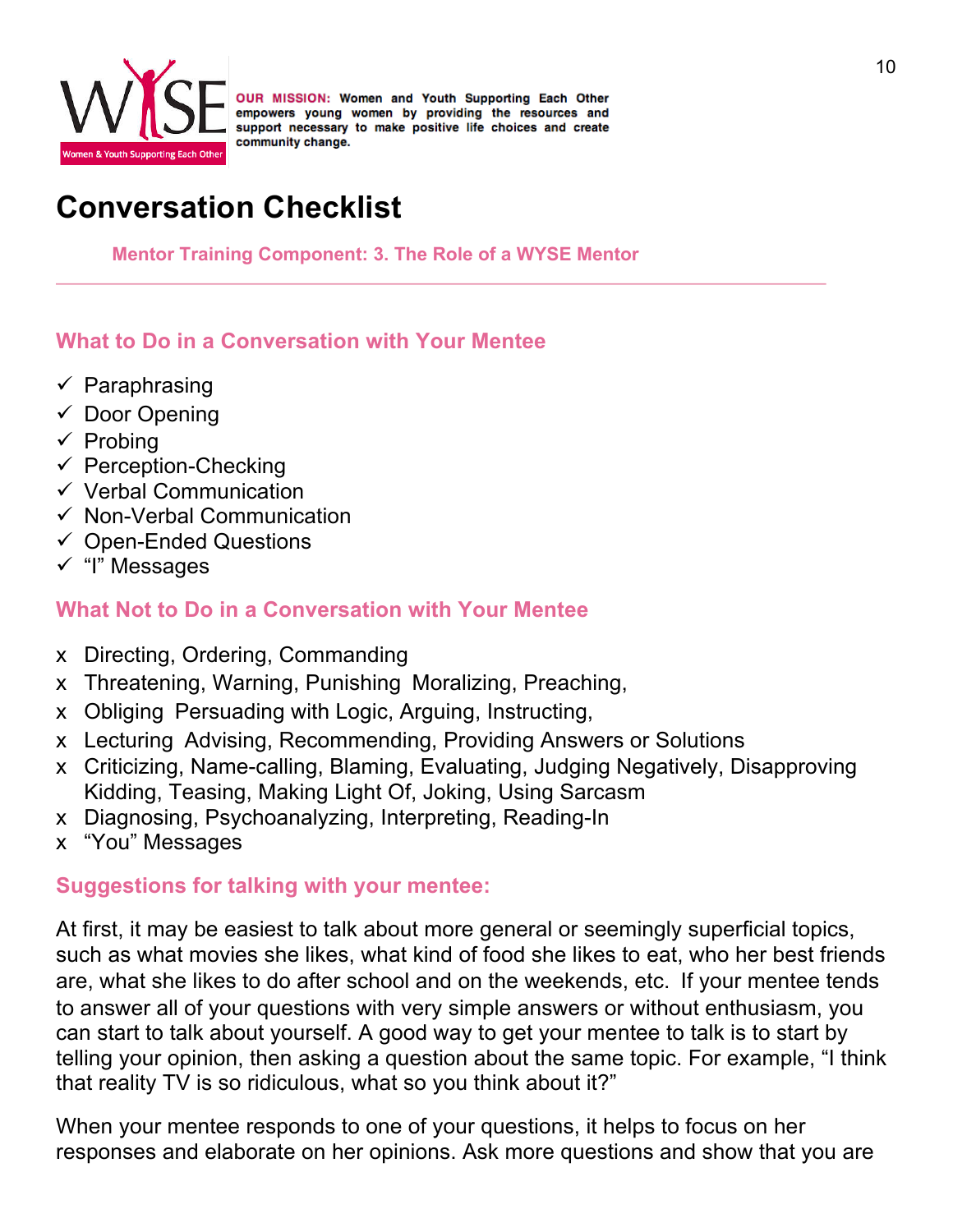

interested in what she thinks. If you become absolutely stuck in conversation...you can tell a funny story about yourself or your friends, ask more questions, start talking about yourself, or bring up new pop culture stuff that she would know about.

Do not be shy about talking with your mentee about session topics! It is important that you are a resource for your mentee and you shouldn't feel awkward about discussing WYSE stuff with her. If she doesn't want to talk about a specific topic, that's okay, but you can totally ask her opinions on things discussed at session. Just say, "What did you think about the birth control session? What had you heard beforehand? What do your friends think about that kind of stuff? Etc."

Be honest and open with your mentee. Talking may be difficult at first, but if you are patient and persistent (not pushy), you and your mentee will become more comfortable around each other and conversation will start to come easier. Always pay attention to things that your mentee shows interest in and think of ways to get her talking about the things that she cares about.

#### **How to establish a good relationship with your mentee:**

When you get your mentee, hug her! Be more excited than you have ever been for anything in your life! Make a real effort to get to know her right off the bat. She will appreciate that you remember her fun facts and it will show that you are interested in her.

Make sure to establish a good relationship with your mentee's parents as soon as possible. This may require persistence, but it will make your individual outings go a lot smoother. Find a good way for you and your mentee to communicate with each other at least once a week. If you talk about it beforehand, you won't be constantly frustrated trying to get a hold of her.

When hanging out with your mentee, try to encourage her schoolwork and any hobbies that she may have. Helping her with her homework or making crafts, cooking, or watching a Broadway musical can be a great way to bond with her, and it will help her to focus on positive things outside of school. Be careful not to assume anything about your mentee and keep a very open mind.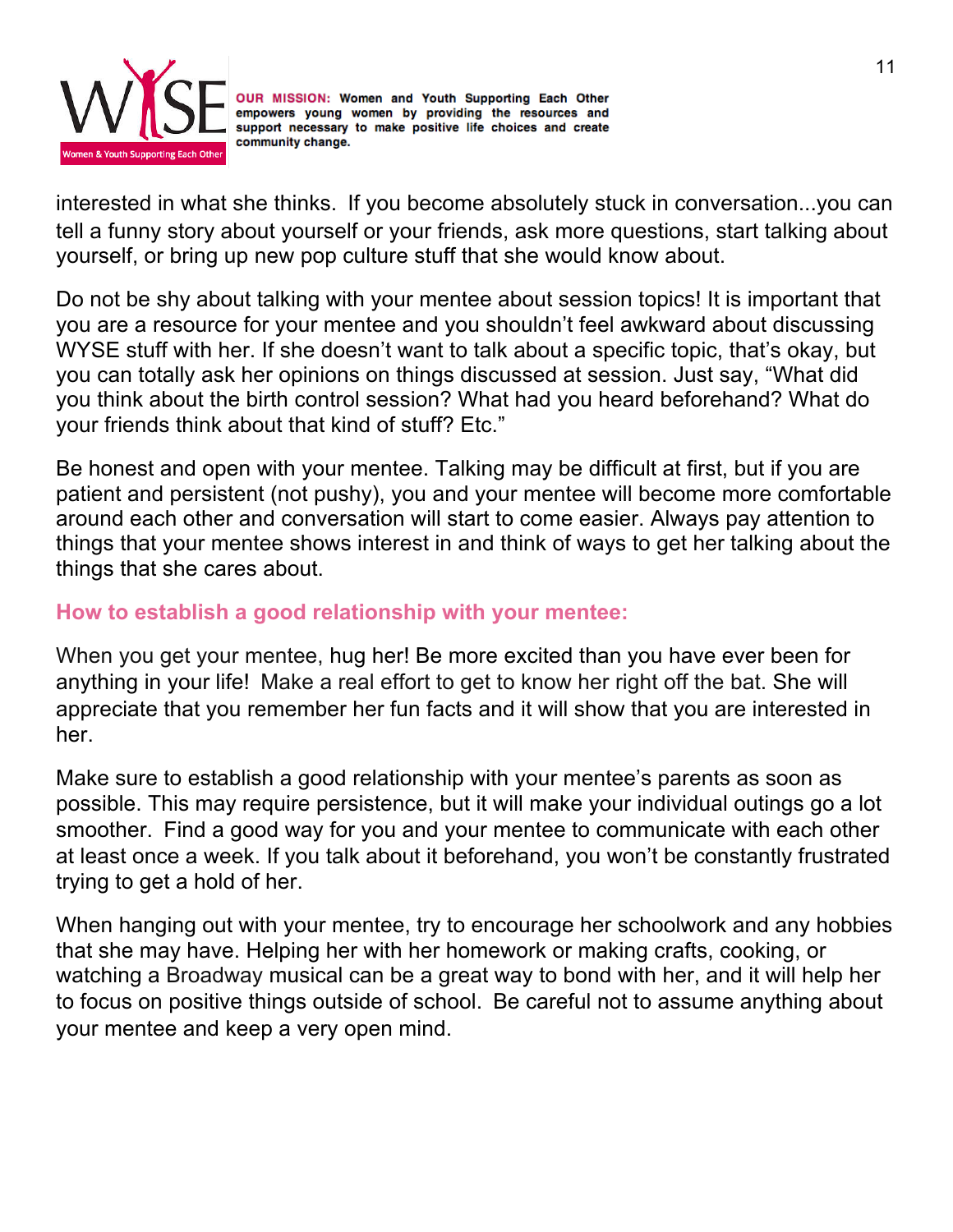

### **The Facilitator Toolkit**

**Mentor Training Component: 3. The Role of a WYSE Mentor**

**When facilitating discussions about tough topics, it can be tricky to help each participant connect with the material. These tools will help you learn how to direct discussion and create an open environment for sharing.** 

#### **the hand – "yourself as a tool"**

Setting the tone with body language, eye contact, and tone of voice. Using your personal style to develop a sense of comfort. Examples: smiling, warm eye contact, attentive body language, general aura of welcoming people and their comments.

#### **the ally – "your partner"**

Forming a good partnership with your co-facilitators is crucial. Planning, dividing up tasks and roles, supporting each other, checking in with each other, and modeling respect and good communication (verbal and nonverbal). During discussions, make eye contact with your partners. It's okay to check in with them in front of the group. Example: "Maggie, I'm wondering if we should move onto the next section, since this topic will be covered then."

#### **the support – "establishing a secure structure"**

Forming ground rules, physically setting up the space, making a circle; all in order to create a safe and comfortable space.

#### **the screwdriver – "deepening a point"**

Asking open-ended questions, follow-up questions, and redirection questions for the purpose of deepening discussion. Example: "Well, since it sounds like we all agree that we need to take personal responsibility, I'm wondering: How do you think we should do that?"

#### **the balance – "equalizing"**

Making sure participation is balanced. Convey inclusion and warmth non-verbally by making eye contact with ALL group members, etc. Also, verbally convey your desire to hear from everyone. Examples: "I notice that we've heard mostly from this side of the room – what do the rest of you have to say about this?" or "Do we all feel this way about this issue? Anyone who sees it differently?"

#### **the prism – "splitting into many points of view"**

Using a fact or statement to hear many opinions. Creating a multi-dimensional discussion from something that might have been just a block statement. Deepening and showing a kaleidoscope of ideas from what someone has said. Example: "Maria gave an excellent example of how to combat sexism – what other ways do you think we can combat sexism?" or "There's a lot to what you just said, so let's break that down into smaller components..."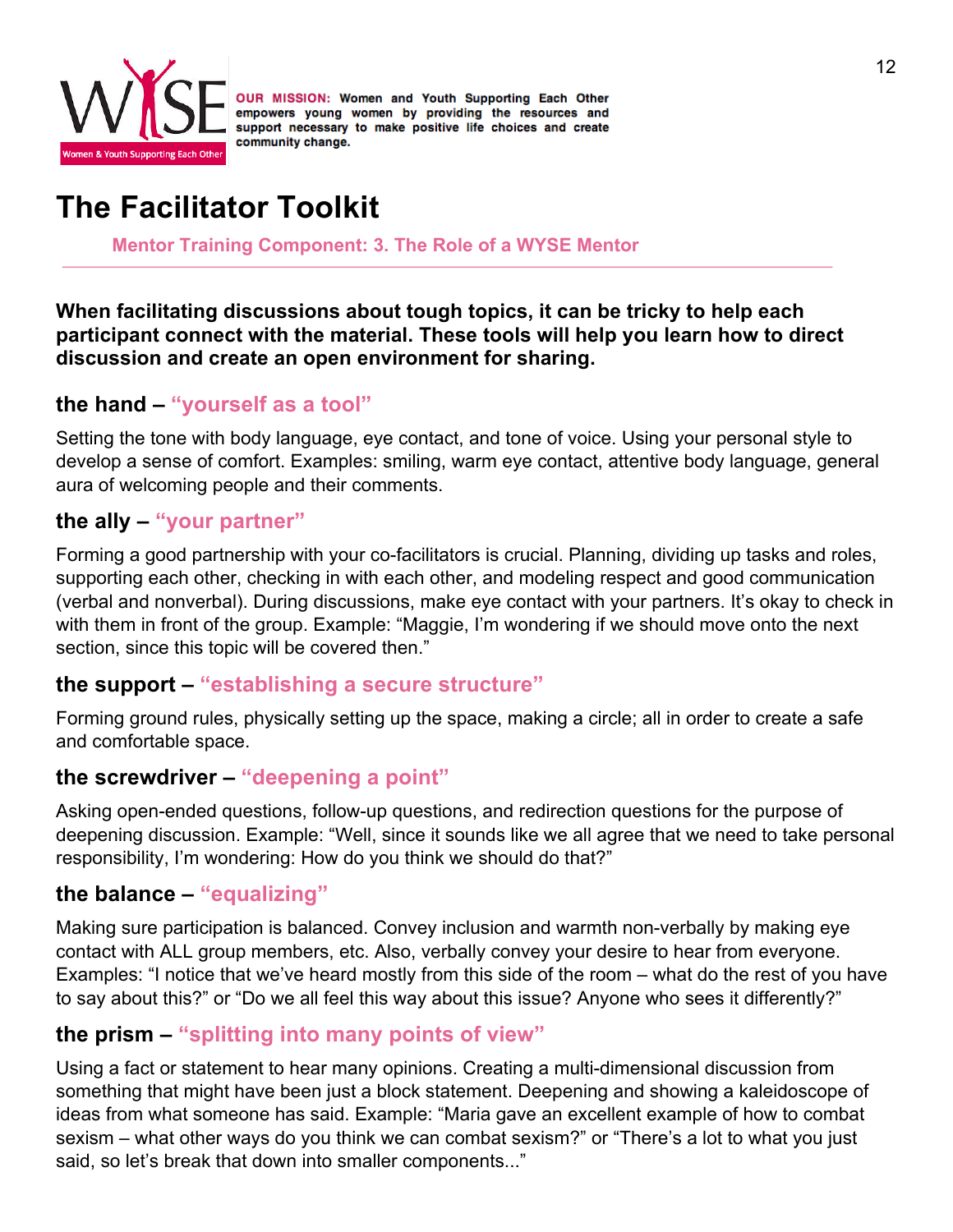

#### **the hammer – "driving a point"**

Paraphrasing, summarizing what you hear. In other words, pinpointing what has been said, ensuring accuracy (it's okay to point out an inconsistency). Example: "So, basically, we're saying that you should only have sex if you want to and feel ready to do it. Does everyone agree with that?"

#### **the jack – "lifting support"**

Affirming participants non-verbally and verbally with comments, nods, etc. Could be individual or to the group. The purpose of the lifting support is to validate group members and encourage discussion. Examples: "This is a great discussion we're having here!" "You're making a really mature observation!"

#### **the adjustable wrench – "getting something that fits"**

Being flexible by reading the group and adjusting your approach to fit what is happening. Dealing with silence by commenting on it or checking in with the group; moving to a leading question; adjusting the planned schedule (extending a hot discussion or cutting short one that becomes irrelevant).

#### **the mirror – "reflecting back"**

Especially useful when a difficult or challenging remark has been made. Repeating what someone has said and bouncing it back to the group to avoid reacting or stating your own opinion. Example: "So you're saying that sometimes it is a person's own fault, even if they are the victim. What do others think of that?" This tool is often useful if you feel that there may be a counterpoint or alternative opinion to what has been said. Again, you shouldn't sound oppositional to the comment, just reflective and non-judgmental.

#### **the saw – "cutting where something needs to be cut"**

Time-keeping, either following the schedule or determining when to appropriately get closure and move on. Example: "I'm sorry, this is a great discussion we're having, but because we don't have a lot of time left we really need to move on to the next question [or activity]." You can sometimes add, "We can get at some of these ideas later in the session."

#### **the ruler – "taking measurements"**

Observing the 'vibe' or process, commenting on the process, clarifying points that seem to have been misunderstood or missed altogether. Examples: "I see a lot of confused looks on people's faces, should we go over that again?" "It seems like everyone got more interested when we brought up this topic." Sometimes just the observation does the trick, other times these comments can be used in conjunction with the adjustable wrench, the prism, or the screwdriver.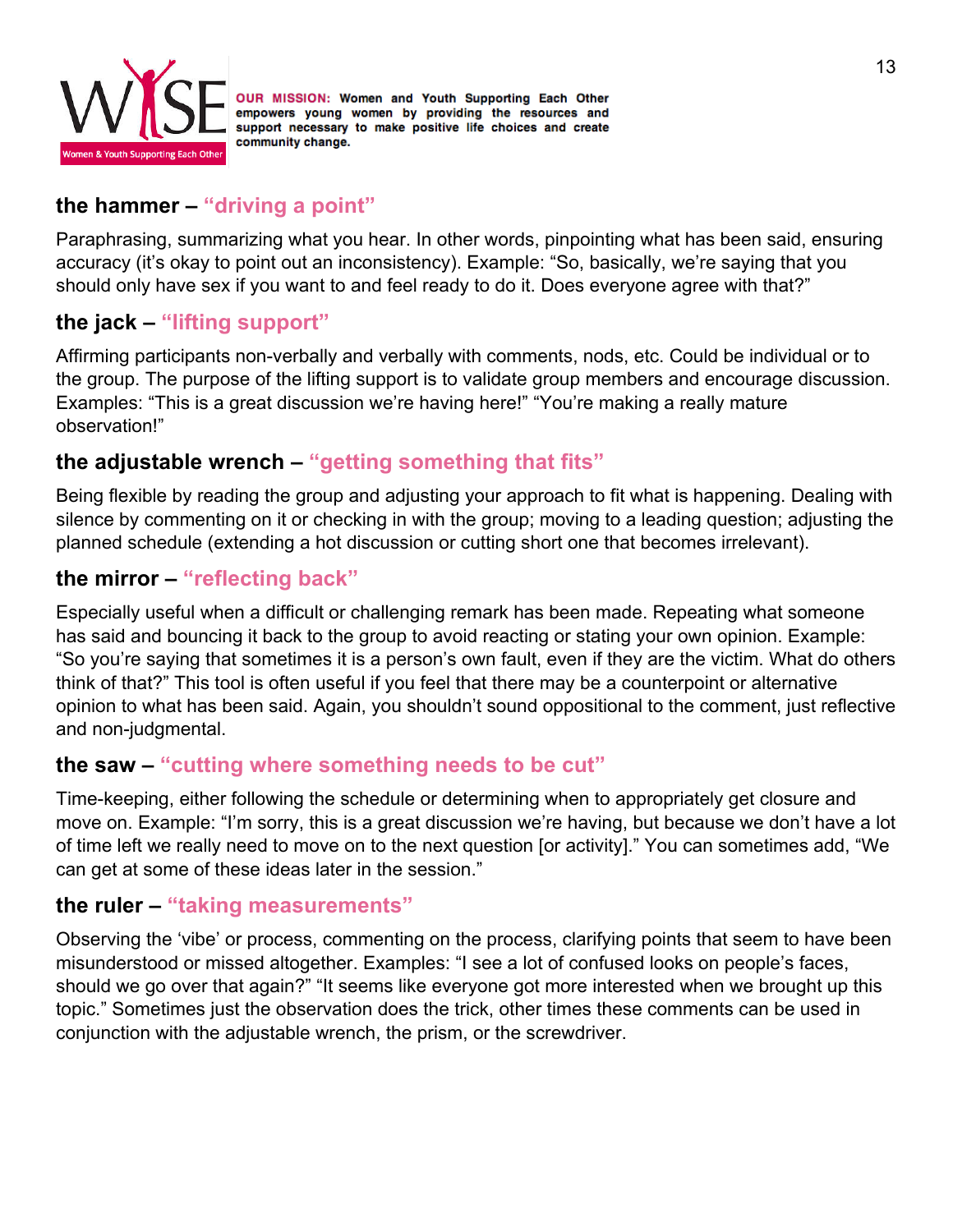

### **ACTIVITY: Mentorship Brainstorm**

#### **Mentor Training Component: 3. The Role of a WYSE Mentor**

#### **Objectives:**

To identify qualities of effective mentors

To explore roles that mentors can play in the lives of children and youth

#### **Length:** About 30 minutes

#### **You will need to supply:**

- 3" x 5" index cards
- Newsprint and markers

#### **Steps:**

1. Give each participant an index card. Ask them to think back to when they were in middle school:

- Identify one person, preferably someone who is not a relative, who was a kind of mentor for them
- Think about why that person was important to them and the result for them of that person's interest
- Recall the *qualities* of that person that made her or him so valued, and write down two or three of those qualities on the index card

2. Have participants talk briefly about the mentor they identified and the qualities they valued. As they speak, list those qualities on the newsprint. When a quality is repeated, put a check mark next to it each time it is mentioned. (For example, the first time someone says "good listener," write that phrase. Each time someone else identifies this quality in his or her mentor, put a check mark by the phrase.)

3. Review the items on the list. Note which were mentioned most often. Then have the participants identify which of the qualities might be categorized as "communication skills," such as listening, talking, asking questions, and being nonjudgmental.

4. Ask participants—again thinking back to the person they identified—to identify the *roles* a mentor can play in an adolescent's life. List their responses on the newsprint. (These might include friend, big brother, big sister, positive role model, resource, guide.) Lead a brief discussion about what each of these roles might involve. Be sure participants see that a mentor is NOT a parent, teacher, or counselor.

5. Allow time for participants to talk about their hopes and concerns in their new role. For example, which of the qualities that they admired in their "mentors" do they feel fairly confident they possess? Which do they need to work on developing? What other concerns do they have about their role?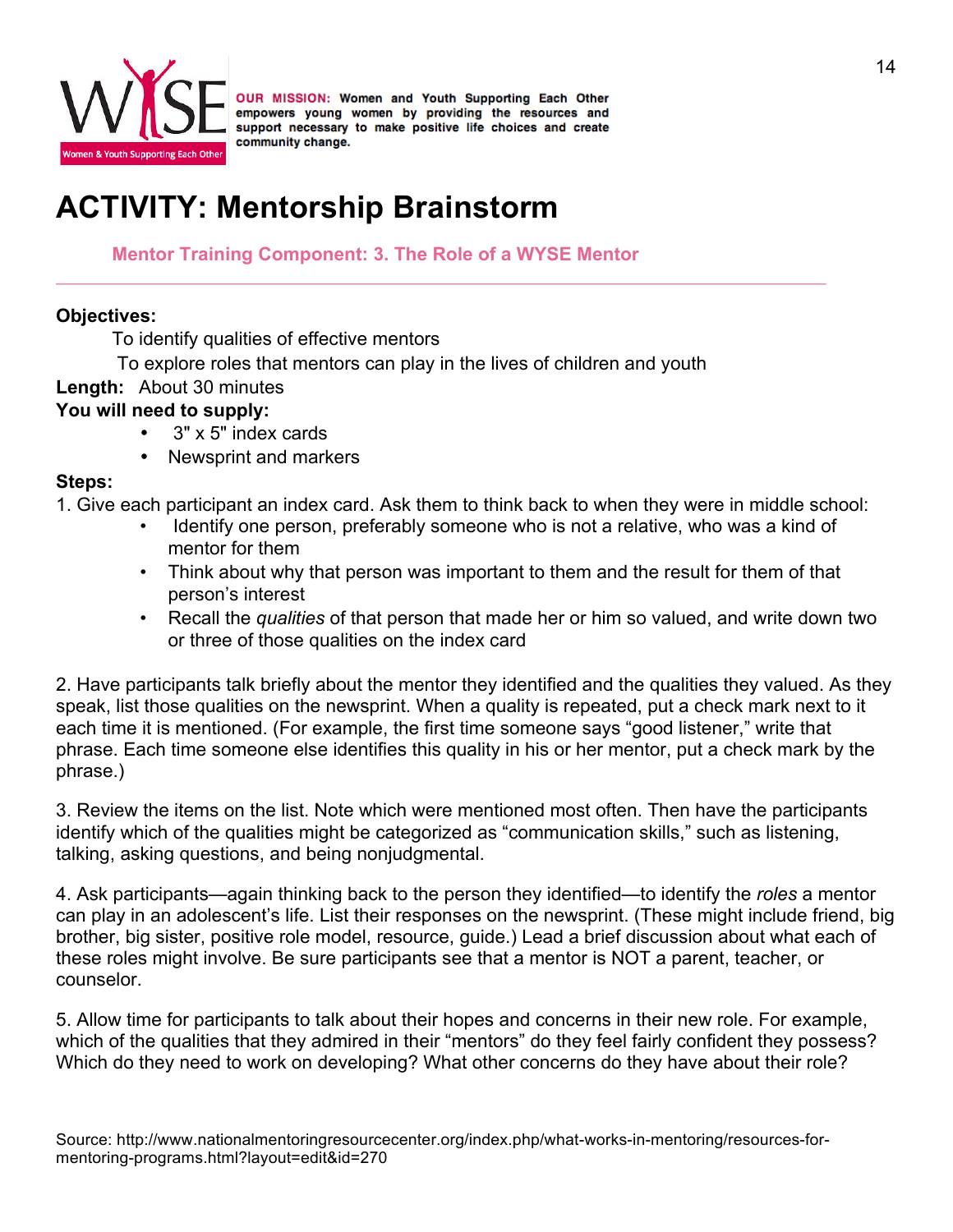

### **ACTIVITY: Identifying Role Models**

**Mentor Training Component: 3. The Role of a WYSE Mentor**

Overview: Mentors will identify strong examples of role models and why.

Directions: On a wall, tape up different pictures or write names of famous women. They could be from all backgrounds, different degrees of fame or success. From Marge Simpson to Michelle Obama, Pair up mentors into small groups of 2-4. In each group, mentors choose 1 of the women they identify as a role model and why. Encourage mentors to think outside the box.

Discussion:

- 1. Who did you choose as a role model? Why?
- 2. Who as not chosen? Why?
- 3. Which of these women are leaders?
- 4. What expectations do we have for role models? What pressures do they face?